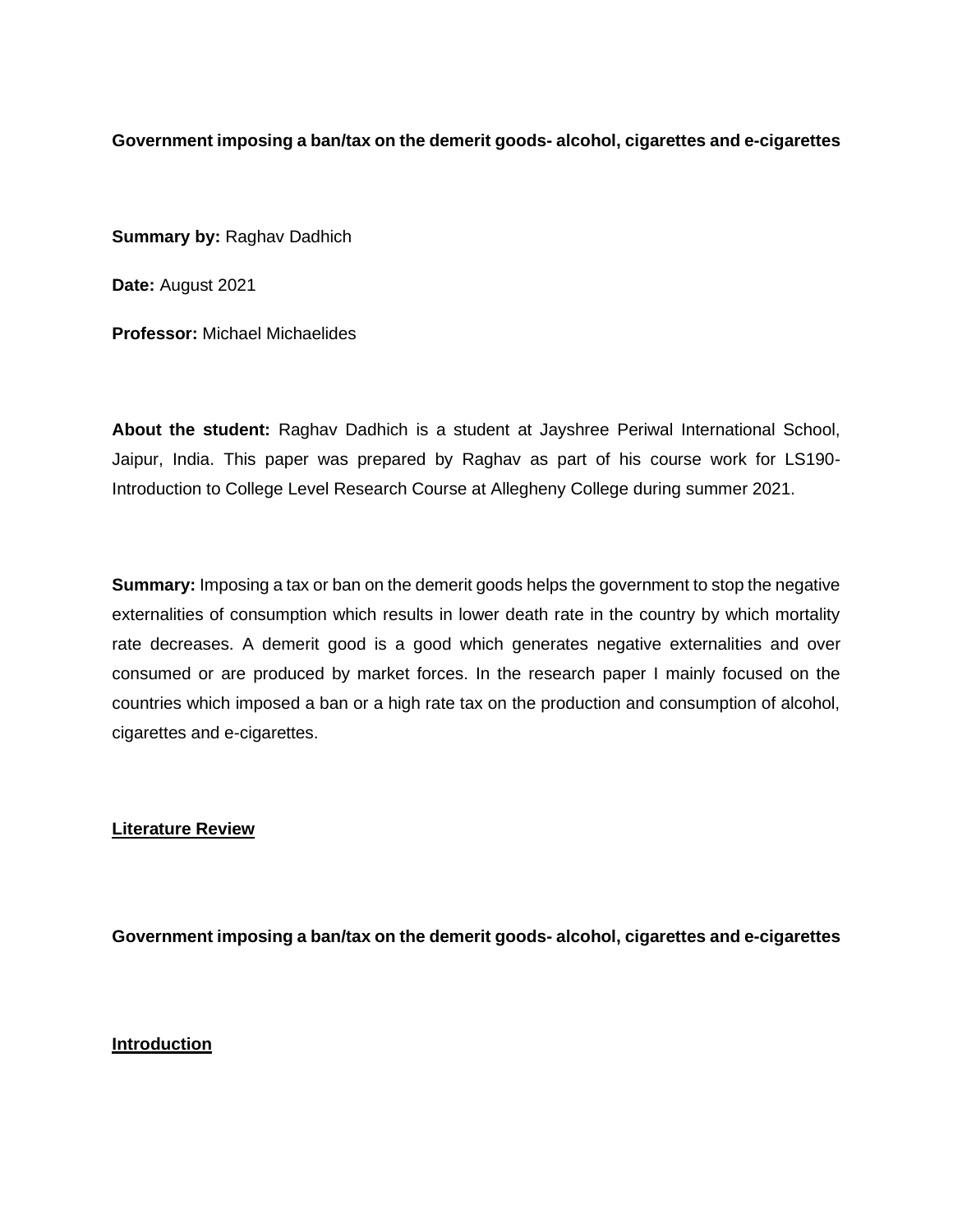A demerit good is a good which generates negative externalities and over consumed or are produced by market forces. However, as these goods are highly addictive in nature so to decrease the negative consumption or production of externalities, the government imposes a ban or a high rate of indirect taxes on demerit goods so that people should stop buying these goods.

The main purpose of imposing high rates of taxes is to stop the production of demerit goods, as the taxes would be applied on the demerit goods so the producers will stop producing it as the cost of producing the goods will be too high and the producers will suffer a huge loss. As many people in the country consume demerit goods so these goods can cause negative externalities of consumption, the third parties who are not consuming the goods also get affected so to overcome this situation the government decides to impose tax/ban on demerit goods. As the demerit goods are injurious to health so many people die due to the consumption of it and the mortality rate increases, by imposing a ban/tax government can control the mortality rate in the country.

In this research paper I will be summarizing and synthesizing many sources which talk about the demerit goods like- alcohol, cigarettes and e-cigarettes. Many countries impose a ban or a high indirect tax to control the situation of the country as many people in each country consume the demerit goods. In many countries the consumption of alcohol leads to domestic violence and physical abuse in rural areas.

Consumption of cigarettes causes many lung diseases, respiratory diseases, heart attack, cardiac arrest, etc. Many governments impose a ban on tobacco and cigarettes so that people shift to less harmful products such as e-cigarettes and e-cigarettes have less nicotine in them so it is less harmful as compared to the other tobacco products and cigarettes. However, many youngsters also started consuming e-cigarettes in many countries which is illegal so the government also had to ban the e-cigarettes.

Due to ban, black market in the country rises by which people will spend most of their income in buying demerit goods so due to this people will lost their savings and they can be into debt due to this.

# **Should the government place a permanent ban on alcohol?**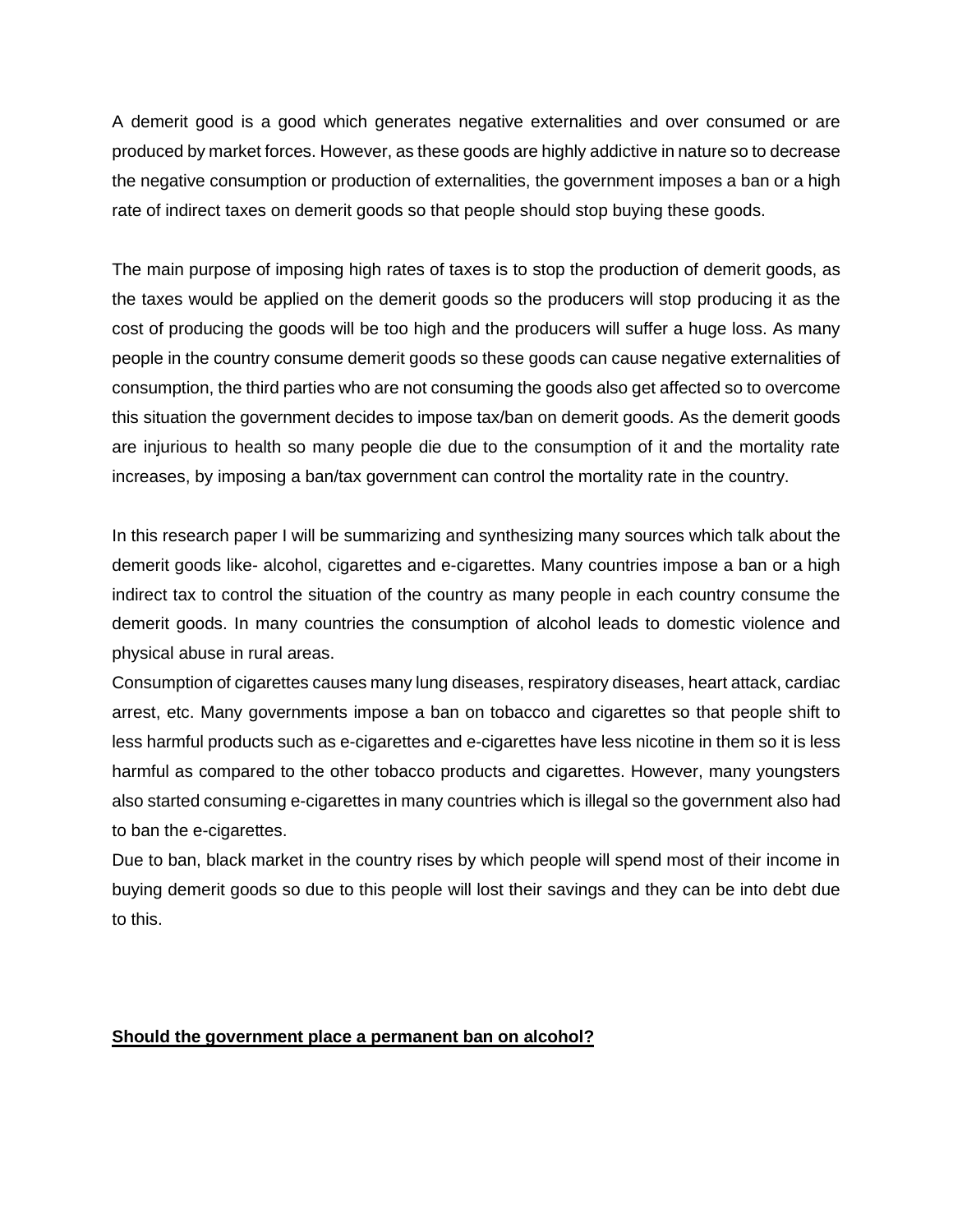## **The prices for alcohol in India rises due to an excess demand**

The prices for alcohol in India increases as there is a sudden increase in demand for alcohol. The sudden increase in demand for alcohol may be possible as there can be a New Year eve's and on the 31st December everyone will purchase alcohol so the price of alcohol will rise as there will be an increase in the demand for it.

The rise in price of alcohol may be possible due to an imposition of tax, by which the prices for alcohol will rise but as the higher income earners can afford the amount of tax so the demand for alcohol will remain the same. As alcohol is an addictive good so it will be difficult for people to stop the consumption of it.

# **Imposing ban on the production of alcohol**

To control the alcohol consumption rate every government decides to impose a ban on the production of alcohol so that people should stop consuming it and live a better and healthy life. As the ban is placed so the producers will stop producing alcohol by which the supply for alcohol will fall resulting in the decrease in demand as people will not be able to buy alcohol.

However, this will result in a black market in the country and alcohol will be selled in the country through illegal ways. For example, the higher income earners will be able to import alcohol in the country easily as they will be able to pay the higher prices for it, but the poor people who are addicted to alcohol will shift to the cheap alcohol which will be available in the black market and as cheap alcohol will be of low quality so the chances of getting ill for the person would rise. The mortality rate in the country can rise as people will be drinking cheap alcohol resulting in the death of those people. So, instead of placing a ban, the government can impose a tax on alcohol by which people will consume alcohol but at a lower rate as the price for alcohol will remain high.

Instead of imposing a ban and tax on alcohol, the government can also impose a ban on alcohol advertising, this will help people to stay away from it as it is a negative advertisement.

## **People seeking alcohol treatment**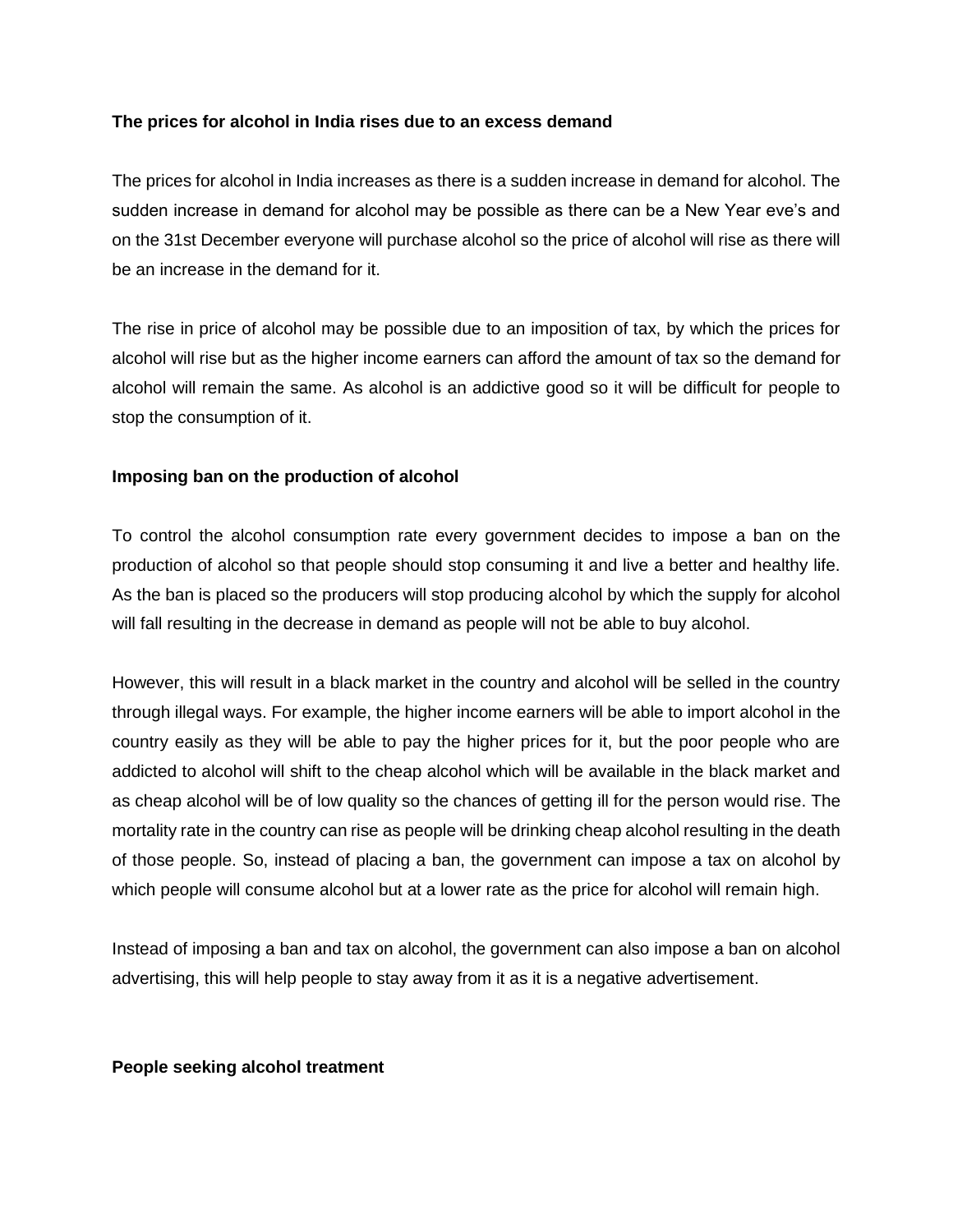Many people in India will be seeking alcohol treatment because for them it is very difficult to quit the consumption of alcohol. As the government of India imposed a ban on the production of alcohol so many people were unconscious as they were very addicted to alcohol so the government decided to open alcohol treatment centres in many areas of the country so that people can attend the sessions and can quit alcohol.

However, many people did not attend the alcohol treatment sessions and many went missing in the country as they were not able to purchase alcohol. Few days later, the government founded that people who were addicted to alcohol and didn't come to the rehabilitation centres for alcohol, they did suicide and died as they were not able to purchase alcohol and due to the addiction they did suicide.

Moreover, this policy is very beneficial for the Indian government as people will stop consuming alcohol and the government has to make sure that people should receive the alcohol treatment sessions. To avoid suicides in the country, the government should make people aware with the help of banners, posters and many advertisements.

## **Is imposing a high rate tax on alcohol a right step rather than imposing a ban?**

Many governments think that imposing a high rate tax is beneficial as compared to a ban. Imposing a ban will cause zero production for alcohol and if the government imposes a high rate tax then the government will receive tax revenue as the high income earners will able to buy alcohol as they can afford the high rate taxes, as the government will collect tax revenue so, it will be able to spend more on public expenditure like- healthcare, education, constructing roads, providing electricity in the rural areas, etc. by this the standard of living for people will rise and they will be paying tax to the government so that they can enjoy these services.

However, imposition of tax will not be as beneficial as imposing a ban because the high income earners will keep buying alcohol as they can afford the price of tax and due to this the consumption of alcohol will not decrease, imposing a ban on alcohol will result in zero production of alcohol by which people will get less ill and healthcare issues and they will be tend to live more as there is a ban placed on alcohol production.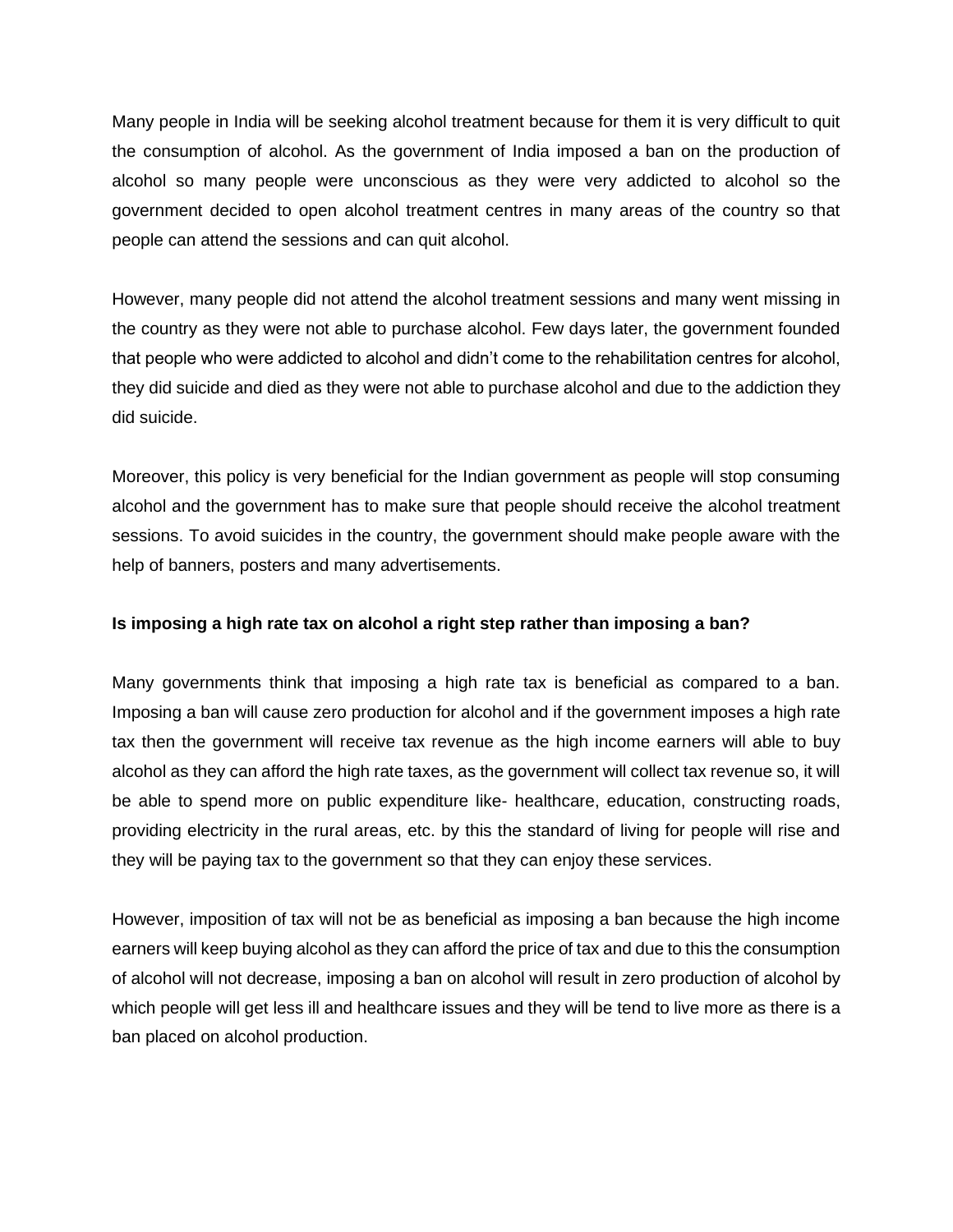Moreover, the people who were selling alcohol will get unemployed as their business will be stopped because of the ban. So, the government will have to provide unemployment benefits to them until they find a good job.

#### **The effect of imposing a ban/tax on alcohol**

The effect of imposing a ban/tax on alcohol will be both positive and negative.

## Positive effect-

As the government imposes a ban on the production of alcohol then the alcohol production will stop and if a high rate tax is imposed then people will stop buying alcohol as it will be very expensive. By this the consumption rate of alcohol in the country would fall resulting in the decrease in the mortality rate due to the consumption of alcohol. People will tend to live more as they will get less healthcare issues as they will stop consuming alcohol, by this employment rate will rise in the country as people will spend most of their time in their jobs rather than consuming alcohol so, the productivity rate in the country will rise and there will be an economic growth in the country and the GDP would rise.

## Negative effect-

If the government imposes a ban on the production of alcohol than people will not be able to buy it, this will be beneficial for the government but they will not be able to collect any tax revenue from it as they have banned the production of alcohol and in India many states derives 15-20% revenue from taxation on alcohol so, from now on government will not be able to earn any revenue by which they will not be able to provide any services to people so the healthcare, education, infrastructure sectors of the country would fall resulting in fall of standard of living. If people in the rural areas fall ill so the doctors will not be able to save the life of the patients as the hospitals in rural areas will not have any good technology to save the patient due to this there is a chance that mortality rate in the rural areas might rise. As the education level in rural areas will be low, there will be a low literacy rate in the country and people would not be able to find a good job as they are not skilled enough to do the job.

# **Many neighbouring countries of India and other countries imposed a ban on alcohol production and on the advertisements of alcohol**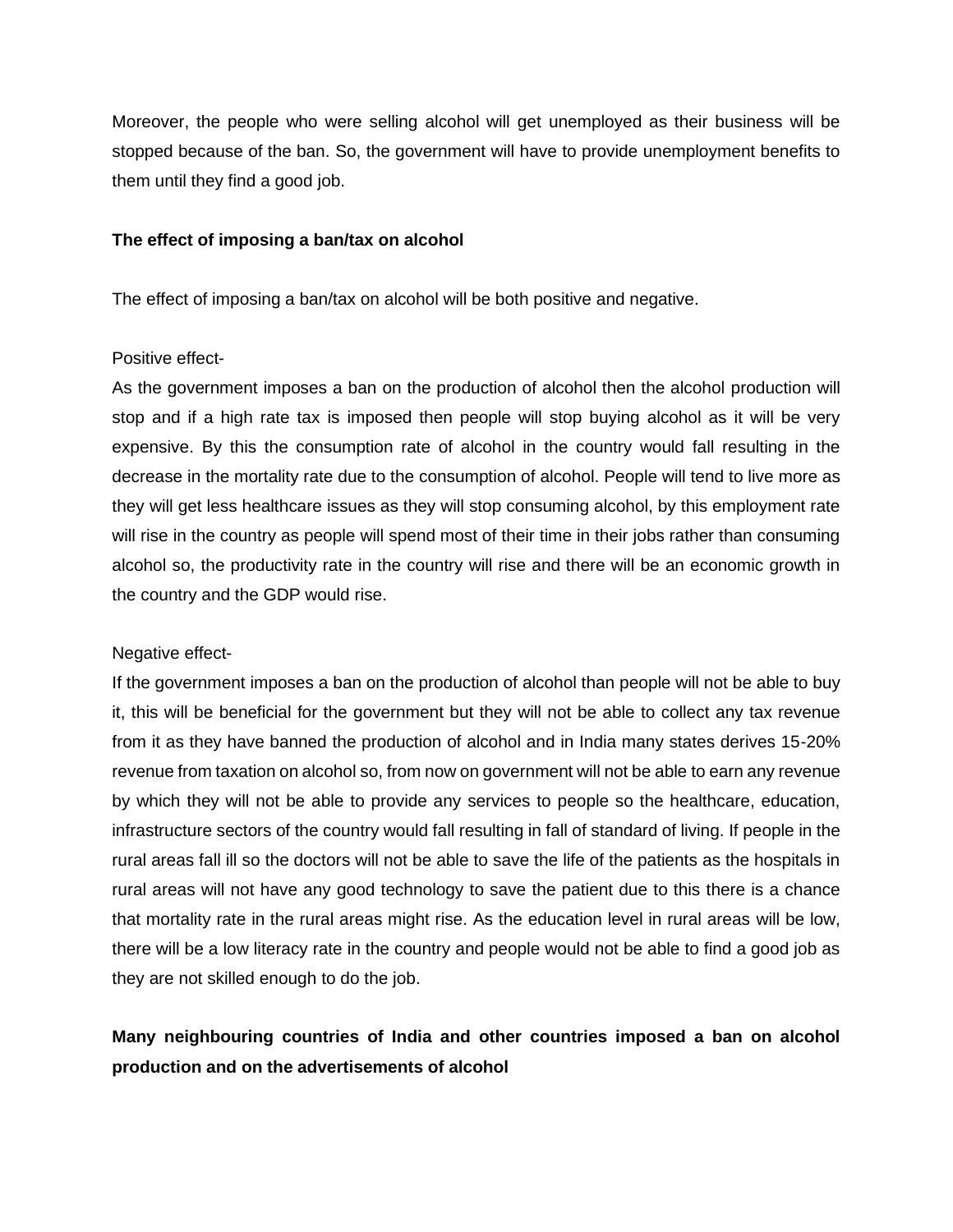As India imposed a ban on the production of alcohol so many neighbouring countries like Nepal, Bhutan and China imposed a ban on alcohol production. The countries came to this decision because alcohol was harming the lives of people as many people were dying due to it and many cases of lung cancer, liver cancer, heart diseases were reported so the Nepal government decided to impose a ban on alcohol production.

South Africa also decided to impose a ban on alcohol production and on alcohol advertisement as well. According to WHO(World Health Organization) 130 people die each day due to the alcohol consumption in South Africa and many people in South Africa consume alcohol due to which the mortality rate has increased a lot. So, the South African government decided to impose a ban on alcohol and they also imposed a ban on alcohol advertisement so that people should not get influenced by it and start consuming it. The neighbouring countries of South Africa have also started taxing the alcohol products.

# **India sees a rise in the domestic violence to women and physical abuse to children**

The rise in domestic violence and physical abuse, psychological abuse was one of the main reasons to ban the production of alcohol. In the rural areas women had to face domestic violence because men used to consume alcohol and used to beat them. WHO also looked upon this issue and India has the very worst situation in domestic violence and sometimes the men also beat their children to death. 15.7% children in India suffer from physical abuse by which their education also suffers.

After placing a ban on alcohol the number of cases of physical abuse declined and this government policy worked for the country.

# **Should the government permanently ban tobacco products?**

## **Government imposing ban on tobacco products**

Indian government imposed a ban on the production of tobacco products like- cigarettes because the consumption of tobacco is very high in India so to decrease the negative externalities of consumption the government decided to ban the tobacco products. By banning tobacco products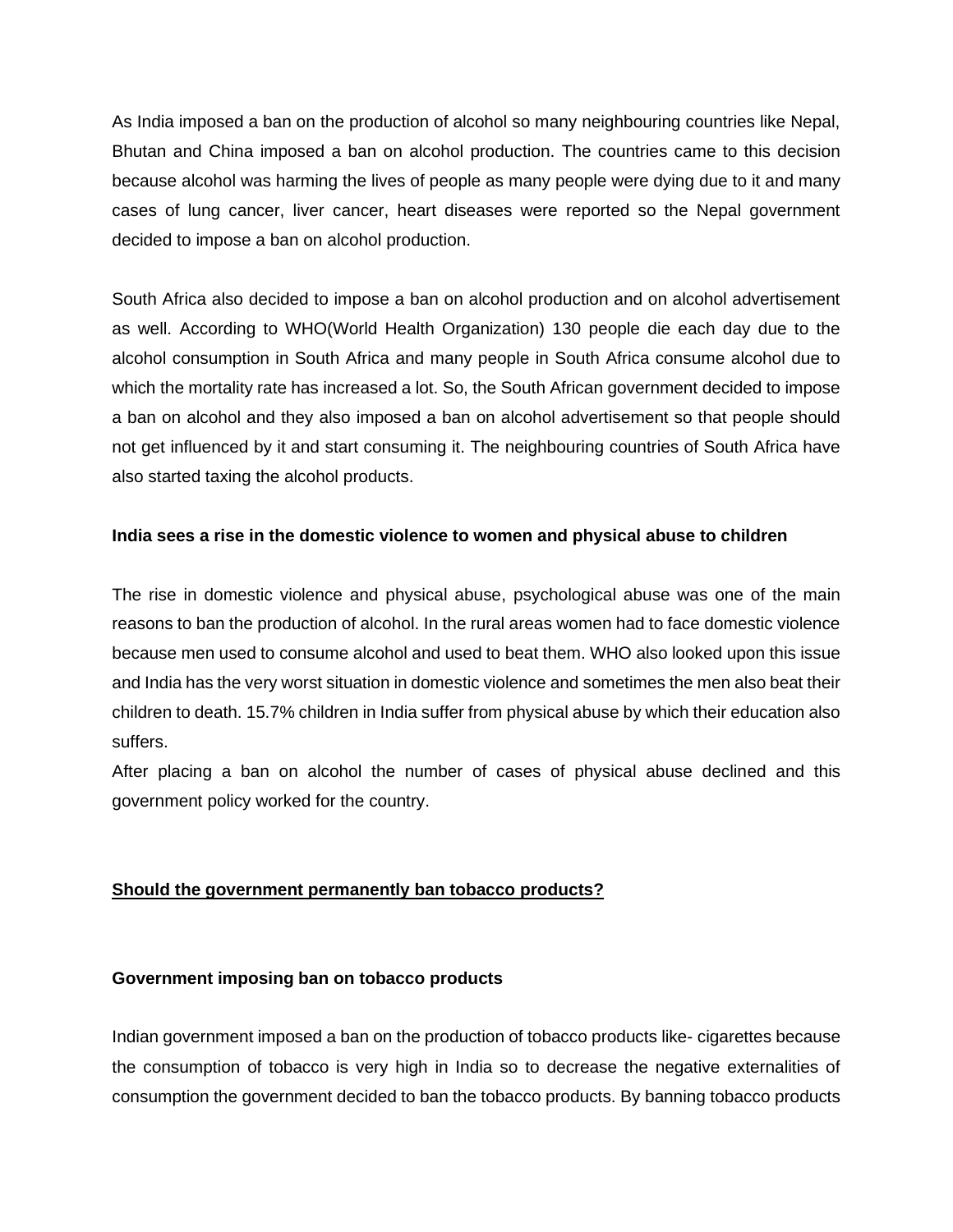the production of tobacco would decrease and hence people will not be able to purchase any tobacco products. According to [data](https://www.ijph.in/article.asp?issn=0019-557X;year=2011;volume=55;issue=3;spage=220;epage=227;aulast=Kaur) around 275 million people in India consume different types of tobacco products. According to [WHO d](https://www.who.int/india/health-topics/tobacco#:~:text=Tobacco%20use%20is%20a%20major,1.35%20million%20deaths%20every%20year.)ue to the consumption of tobacco products there is a major risk of diseases like- lung disease, cancer, cardiovascular diseases and stroke. Moreover, more than 1.35 million people die every year in India and India is the second largest consumer and producer of tobacco so the price for tobacco products will be relatively lower hence, this is the reason that more people consume tobacco products in the country. So, the Indian government imposed a ban on tobacco products. By imposing a ban 21 states imposed a ban on tobacco products.

#### **Indian government decided to conduct surveys for the tobacco consumers**

In India the government conducted a survey so that it can make out how many people consume tobacco products in the country. Only 74,000 people in the country responded to the survey and this survey was conducted for the people aged above 15 years. As many people consumed tobacco products in the country, the government decided to paste the health warning labels on cigarette packs in India. Another survey was carried out to ask people whether the health warning should be placed on the cigarette packages or not. The result was very shocking for the government as many people demanded that the warning labels should not be placed on the cigarette packs.

However, this method worked for the government as there was a 16% decline in the consumption of tobacco products. The size of warning labels were also increased by 85% by the government.

#### **Many restaurants in India placed an indoor smoking ban**

According to the Indian laws and regulations smoking at public places was banned in 2008 but many restaurants were not following this rule in India so the government decided to ban and place a heavy fine on people who consume cigarettes in restaurants. As people who consume cigarettes in public places then other people will also inhale the smoke particles which contain many toxic chemicals so this also affects the third parties by which the negative externalities increase and affects the health of people and also affects the health of people who don't smoke. As people will get ill due to the consumption of cigarettes then their health will be affected and the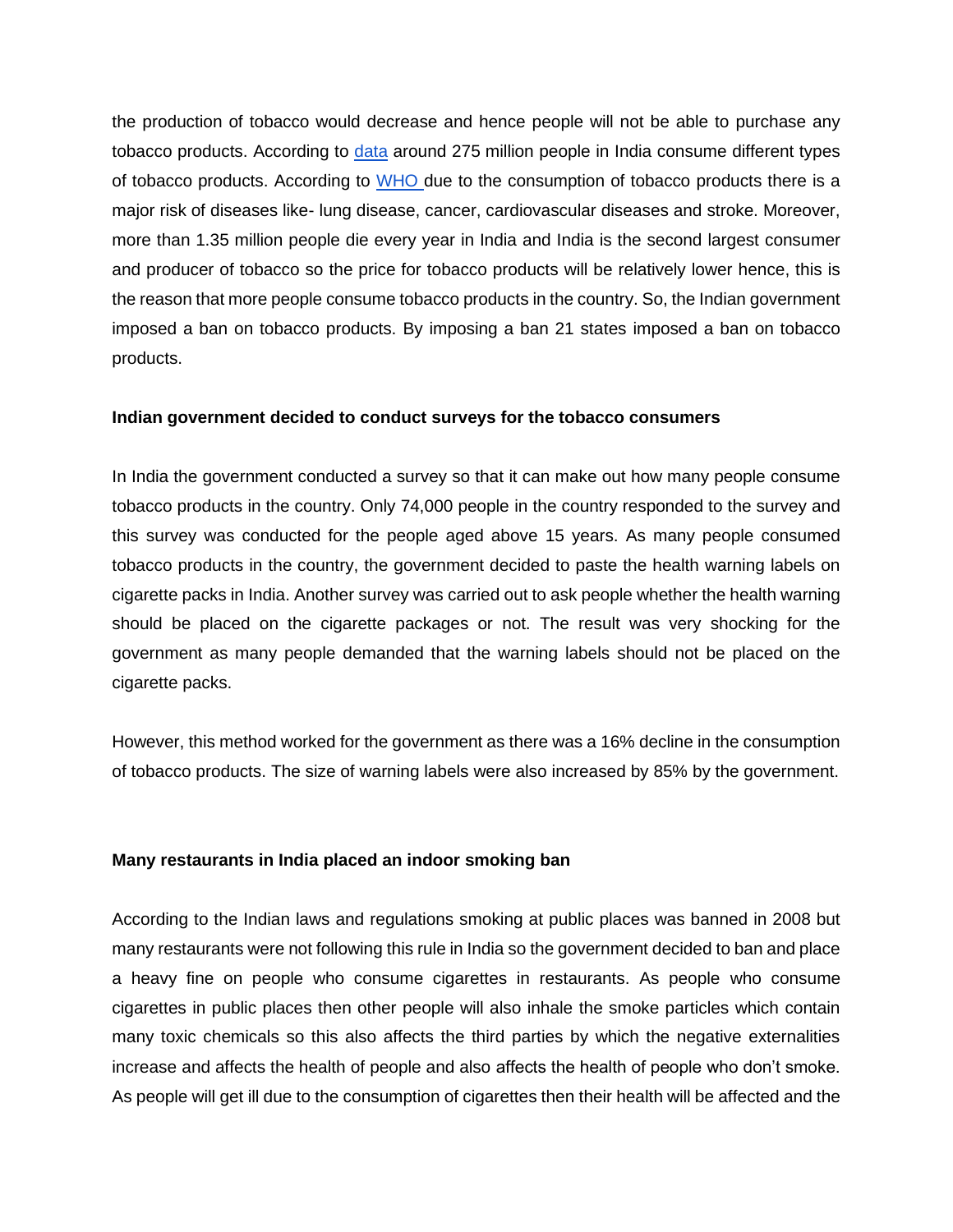diseases in the country can rise and mortality rate will also increase in the country so the government will have to spend more on the healthcare sector as they have to save lives of people. There will be an opportunity cost for the government as they could have spent the money on other public expenditures like education, building roads, providing electricity in the rural areas, etc. if the government could have spent on education then the skills of people would have raised and they could have gotten a job easily.

## **Smoking banned in public places, educational campaigns to quit smoking in China**

Many educational campaigns were started in China to reduce the consumption of cigarettes in the country. China is the number one country in the world which consumes the most cigarettes in a single year. By this method the government will be able to persuade people more easily as the education is provided to children which will help them to look that what is a healthy product and what is an unhealthy product as they will be provided education so they can easily make out that consuming tobacco will be very harmful for the human body as they can cause many diseases.

However, this method is not so beneficial for the government as it is only placed in 17 cities in the country and hence, China is still the number one consumer of cigarettes all over the world. So, the government decided to ban smoking in public places as the negative externalities would rise. This method worked for China but there are a lot of places where people do not follow these rules.

## **How China failed to ban the production of cigarette smoking and other tobacco products**

China, which is the worst hit country by the consumption of cigarettes and tobacco products, decided to ban smoking cigarettes and other tobacco products but it failed. The main reason behind failing was that the national and local government failed to educate the public about the consequences of consuming cigarettes. If the children will not understand the consequences of consuming cigarettes then this will be the greatest disadvantage for China as consuming cigarettes can lead to- heart attacks, stroke, cardiac arrest, lung diseases, etc. By this the death rates in the country would increase leading to a high mortality rate in the country. As the death rate increases so many people will lose their jobs and this may be possible that many high income earners die as they may consume cigarettes so the government may lose a lot of revenue by this.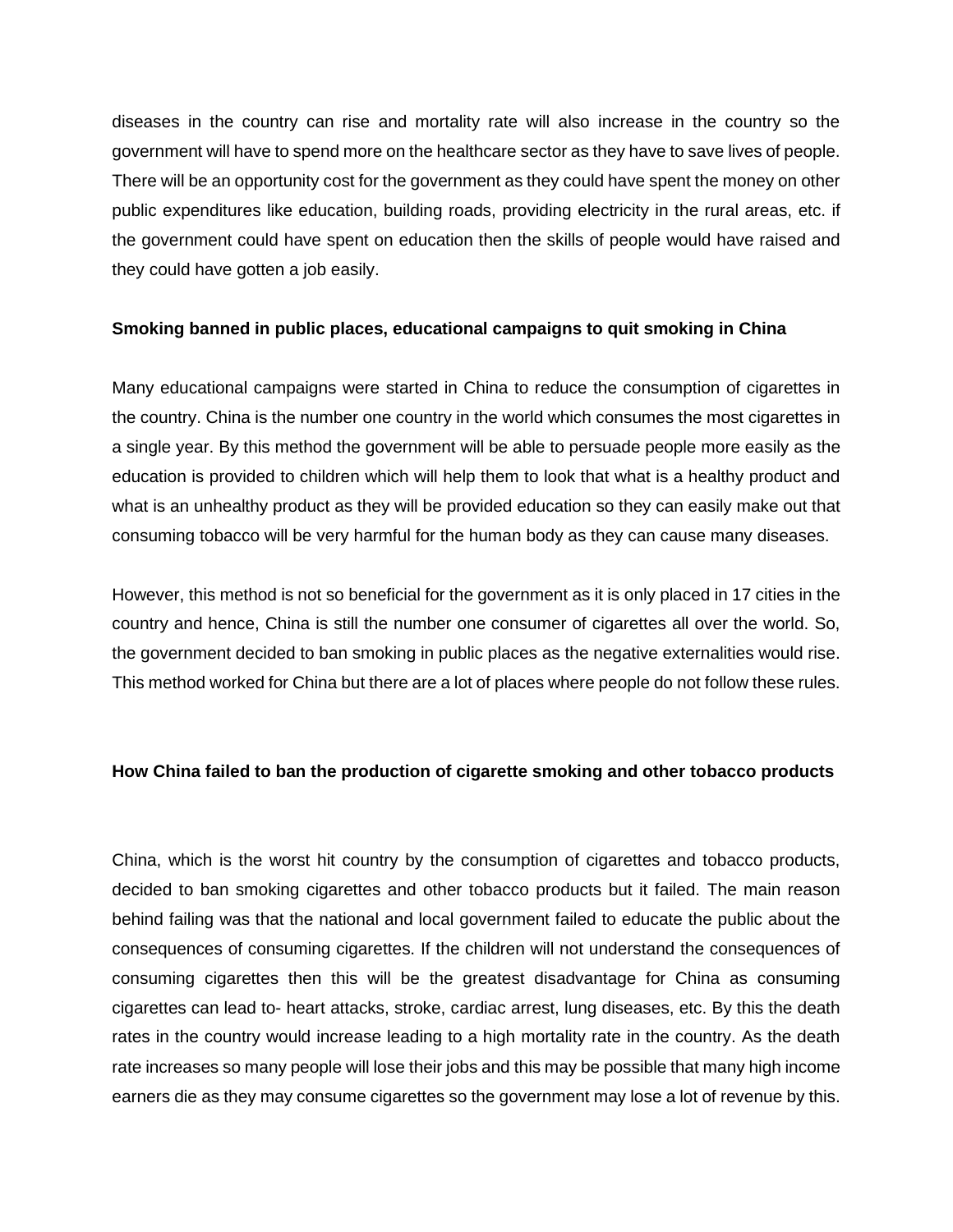## **Nepal imposes a ban on tobacco smoking, chewing habits**

A ban was placed on tobacco smoking and on chewing because the imports of cigarettes and other products were increasing. The main and the important reason behind the ban of cigarettes was that the Himalayas were melting as the average temperature in Nepal has increased over past few years and smoking can be one of the reasons for increasing the temperature. According to the scientists if the temperature of Nepal keeps rising then the sea levels would rise and there is a high chance that Nepal can be submerged due to the melted water of himalayas. So, looking at the consequences, the Nepal government decided to ban tobacco smoking and other products as well.

Moreover, Nepal reported many cases of head and neck cancer by which people can lose their jobs and can be unemployed, the unemployment rate in the country may rise in future.

## **Are e-cigarettes the right substitute for cigarettes?**

## **Indian government bans the production of e-cigarettes**

E-cigarettes were banned in India as e-cigarettes are also considered a demerit good so the government decided to ban e-cigarettes. Many people who consume cigarettes shift to ecigarettes as e-cigarettes have less tobacco and nicotine in them. But, many doctors claim that e-cigarettes also cause harm to the human body such as- respiratory diseases, lung diseases, poor oral health, etc. Due to consumption of e-cigarettes in India cases of lung problems, respiratory diseases were reported and because of this 26 people died.

This ban includes the ban on the production, trade, transport, storage and advertisement of tobacco products and e-cigarettes. If any person is found consuming tobacco or e-cigarettes then he/she will have to pay a fine of 1,00,000 rupees and this can also lead to a 3 year imprisonment and a 5,00,000 rupees fine will also be imposed if any person stores the tobacco products or the e-cigarettes.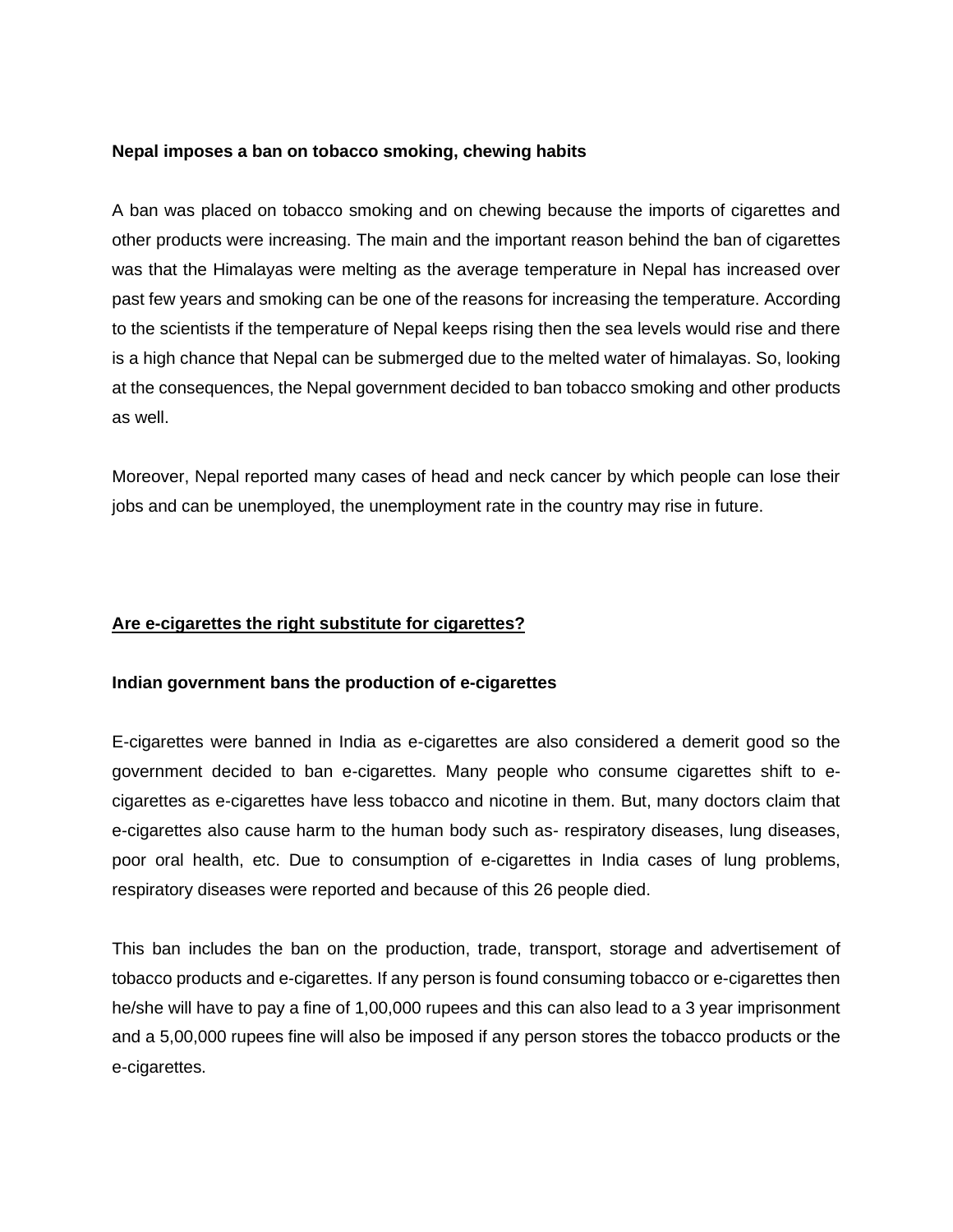Banning the products of tobacco and e-cigarettes will not help in the less consumption of these products so the Indian government is planning to import the new technology of healthcare so that it can treat people easily and by this people will be able to maintain their oral health. However, this will lead to more spending of revenue collected by the government. Hence, the government decided to impose a ban on the products of tobacco and e-cigarettes.

# **China government decides to ban the production of e-cigarettes in the country**

Firstly, the chinese government launched e-cigarettes products in the country because ecigarettes help people to quit tobacco and shift to a less harmful product which is e-cigarettes. This plan worked for the chinese government and many people shifted to e-cigarettes products like vape, juul, etc. as these e-cigarette products have less nicotine so less cases of lung diseases, heart diseases, cancer were reported in the country.

However, as these e-cigarette products were launched so many youngsters in the country started consuming e-cigarettes as they had less nicotine in them. Many youngsters were addicted to the products like- vape, juul, etc. by this the spending on healthcare rose as the government of china needed better technology to save the life of youngsters.

# **Is banning e-cigarettes in India is right or wrong**

Indian government decided to impose a ban on the production of e-cigarettes as many youngsters in the country started consuming e-cigarettes. Mainly youngsters from the age of 15-19 consume e-cigarettes and 16% from the age of 17-19 consume e-cigarettes. As many youngsters consume e-cigarettes, the Indian government will have to spend more revenue on the healthcare sector as many youngsters will fall ill . Many youngsters will miss their education by which the skills required for the jobs will decrease. The death rate in the country would be high as many people will die consuming e-cigarettes. These tobacco products can cause diseases like heart problems, cancer, lung diseases, etc.

However, as e-cigarettes have less percentage of nicotine in them so it will not be as harmful as compared to the other tobacco products. E-cigarettes are also helpful for those people who are willing to quit or to shift to less harmful products like vape, juul. These products will help them as e-cigarettes are less harmful as compared to tobacco products such as cigarettes so the health of people will remain good and their jobs will not be affected.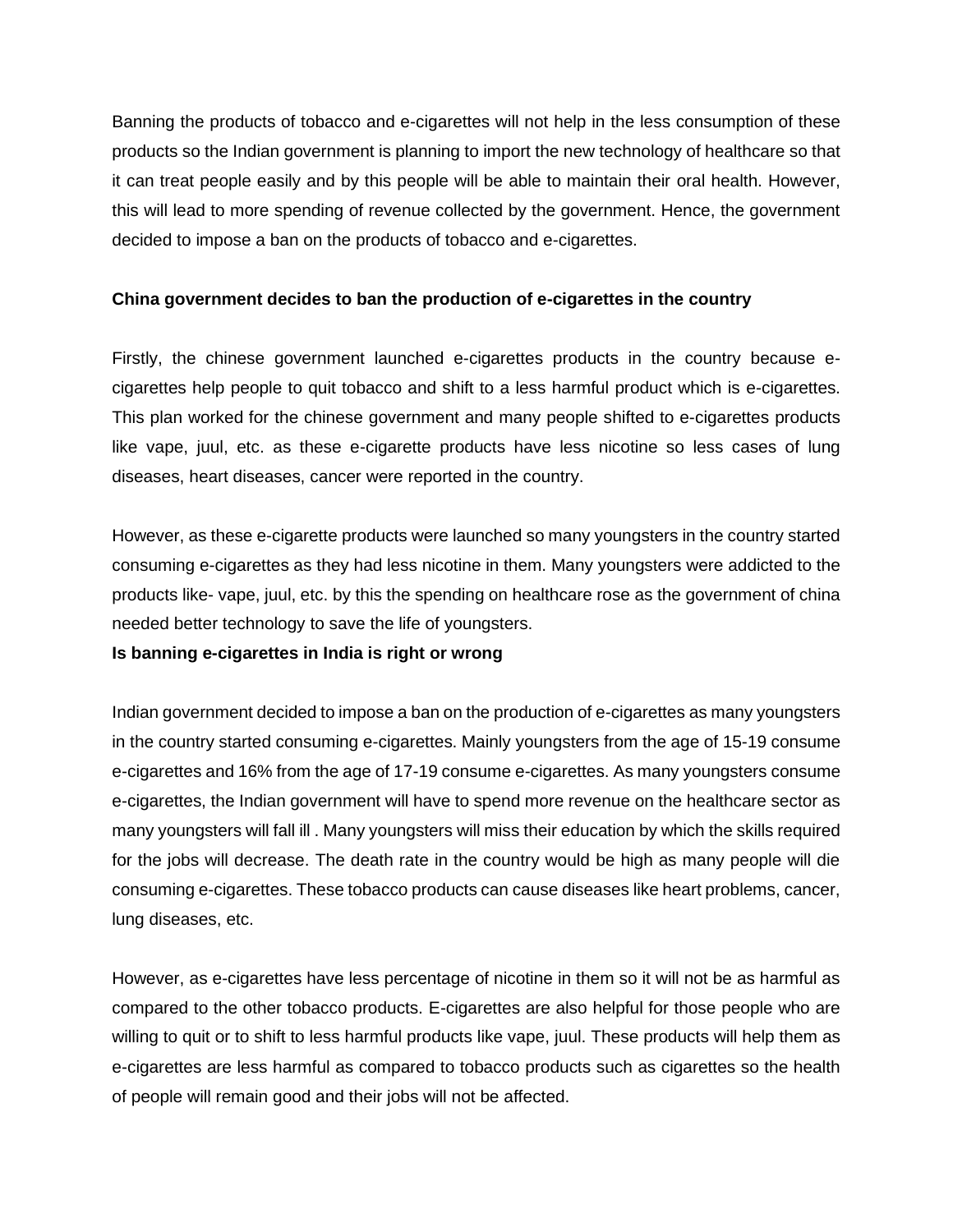To conclude, the government should not ban the production of e-cigarettes as the people who are addicted to tobacco products will not be able to stop consuming the tobacco as they will not be willing to leave the tobacco as they will not have any less harmful substitute so they will keep consuming the tobacco products.

# **Should the governments impose a tax on the production of e-cigarettes?**

If a government imposes a ban on the production of e-cigarettes then the production of ecigarettes would decrease because the cost of producing it would rise and then the producers will stop producing it. By this people will stop consuming e-cigarettes as the price for the product would rise, the negative externalities of consumption would decrease and the mortality rate in the country will also decrease. The healthcare index of the country would also improve as less people will consume e-cigarettes.

Moreover, the government will earn more tax revenue as the rich people will buy the products as they can afford the price of tax. As the government is earning more revenue than it will spend on public expenditures like- education and healthcare, there will be better infrastructure in the country and the standard of living for the people will rise in the country.

However, the indirect tax imposed on e-cigarettes will be regressive as the rich people can afford the price of the tax and the poor people cannot as they have less income as compared to the rich people.

Moreover, the government should impose a high rate tax for the rich people and a lower tax for the poor people as it will be a huge disadvantage for the people because they cannot afford the higher price of e-cigarettes.

# **What will happen if the government imposes a ban instead of a tax?**

If the government imposes a ban on the production of e-cigarettes rather than imposing a tax then the production of e-cigarettes will be stopped and the production level of it will be zero. This will be a great advantage for the government as the negative externalities of consumption would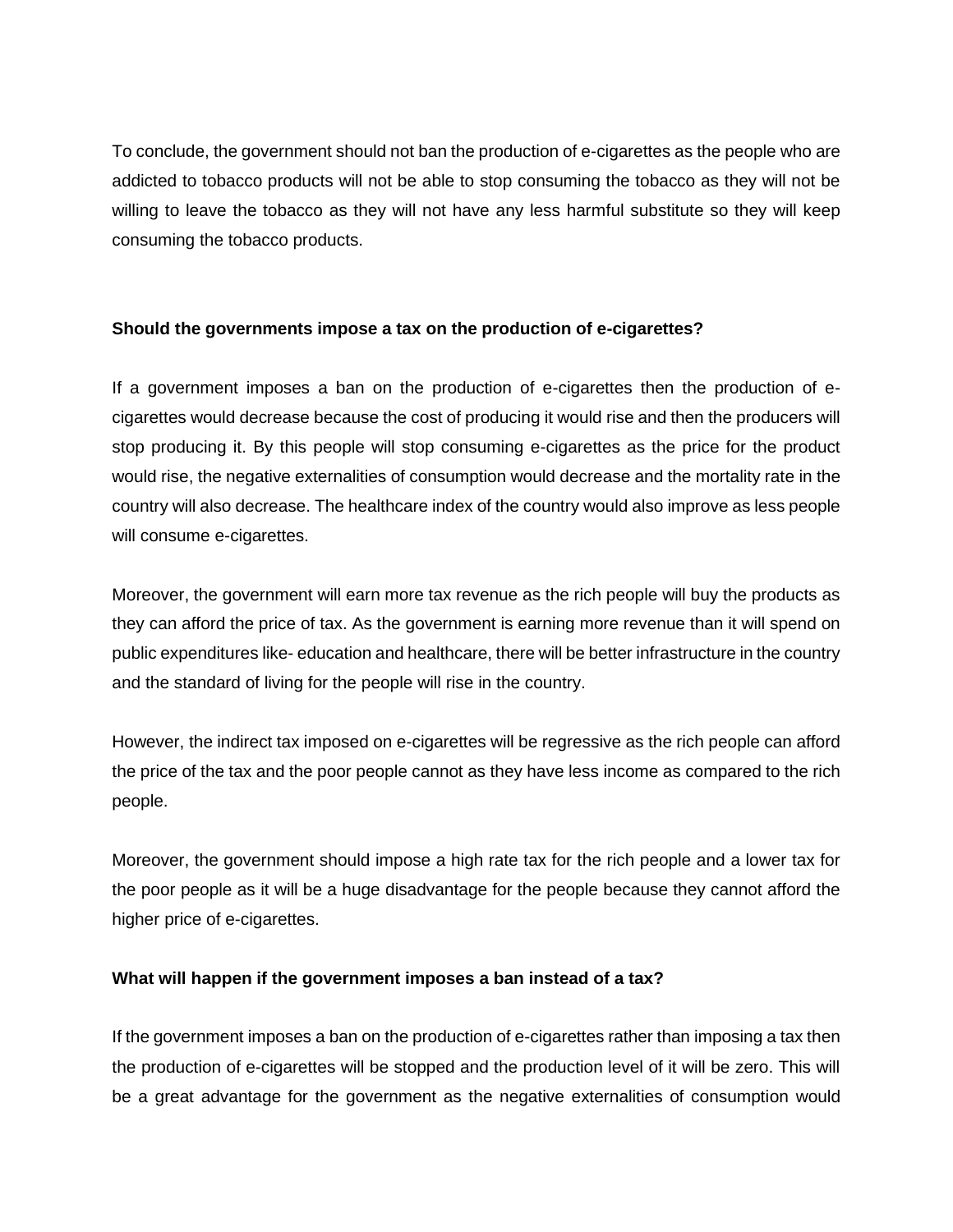reduce and the health of people will also improve . People will pay more attention towards their jobs and by this they will earn income so their standard of living will rise.

However, as the ban is placed on e-cigarettes so the government would not be able to earn any tax revenue by which they will not be able to spend on infrastructure and on the public expenditure so the living standards would fall for people. There would be no development in the rural areas in the country so many things like- roads, buildings, electricity would not grow.

In addition, placing a ban would not be beneficial for the government as they will not be able to receive any revenue as the production of e-cigarettes would be zero. But the negative externalities of consumption would decrease which will be a big advantage for the government.

So, placing a ban or tax both will be beneficial for the government.

# **Ban on e-cigarettes in Brazil will be a success or failure?**

Brazil was one of the first countries in the world to impose a ban on e-cigarettes products likevape, juul, etc. The main reason behind this ban was that e-cigarettes have some toxic substances in it which can affect the mental health of the consumers but the scientists were not fully confirmed that this can affect the mental health of consumers. Another reason for imposing the ban was that many teenagers started consuming e-cigarettes illegally, from the toxic substances present in the e-cigarettes it is considered that these can affect the testosterone level in the body by which the chances of proteas cancer increases and it can also have an adverse effect on the health such as- lung cancer, heart diseases, etc.

Furthermore, people who consume e-cigarettes will also affect the third parties or the people who are not consuming any of the demerit goods. Thus, Brazil government decided to ban the ecigarettes products. By banning these products the government will prevent people from consuming unhealthy products and by this people will remain healthy in the country.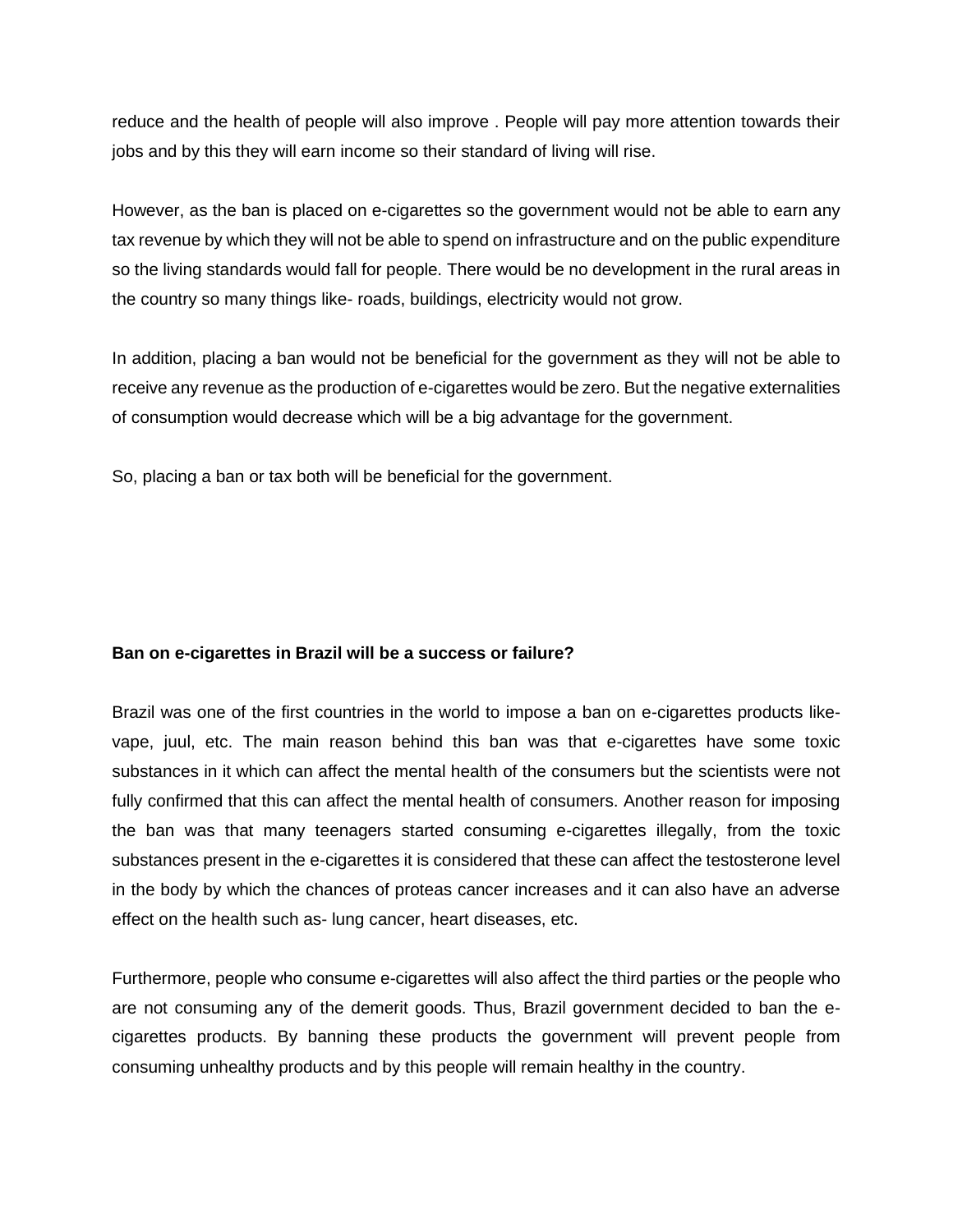## **How the Indian government banned the online sales of e-cigarettes**

India banned the online sales of e-cigarettes so that people should stop buying e-cigarettes online as the ban on production of e-cigarettes was banned so the many people were consuming the products by ordering them online so the Indian government decided to ban the online sales of ecigarettes. The government investigated the online vendors which were selling e-cigarettes and the vendors which were selling vapes, juuls illegally were charged with a fine. As the e-cigarettes consumption also affects the health of non-consumers so by this the negative externalities of consumption rises. Many states in India banned the online sales of e-cigarettes 16 out of 29 states banned the online sales of these products.

The main reason behind the banning of online sales was that many vendors were available in the capital city of India who were selling e-cigarettes so the Indian government decided to ban the production of e-cigarettes.

# **Indian and chinese government agreed to ban the e-cigarettes and other smoking cessations**

Both the governments imposed a ban on the smoking products so that people would shift to the e-cigarettes which is less harmful but this plan didn't work for the governments as the young generation of both countries started consuming e-cigarettes. So, the countries decided to ban the production of e-cigarettes as well to protect the young generation. The main plan to ban cigarette consumption was that 1.3 billion people used to smoke in both countries. With a ban placed on smoking products a triple excise tax was also placed on the production of cigarettes. After imposing the taxes and ban on these products both the countries were successful as they were able to control the smoking situation in the country around 250 million people quit smoking combining both countries.

## **Conclusion**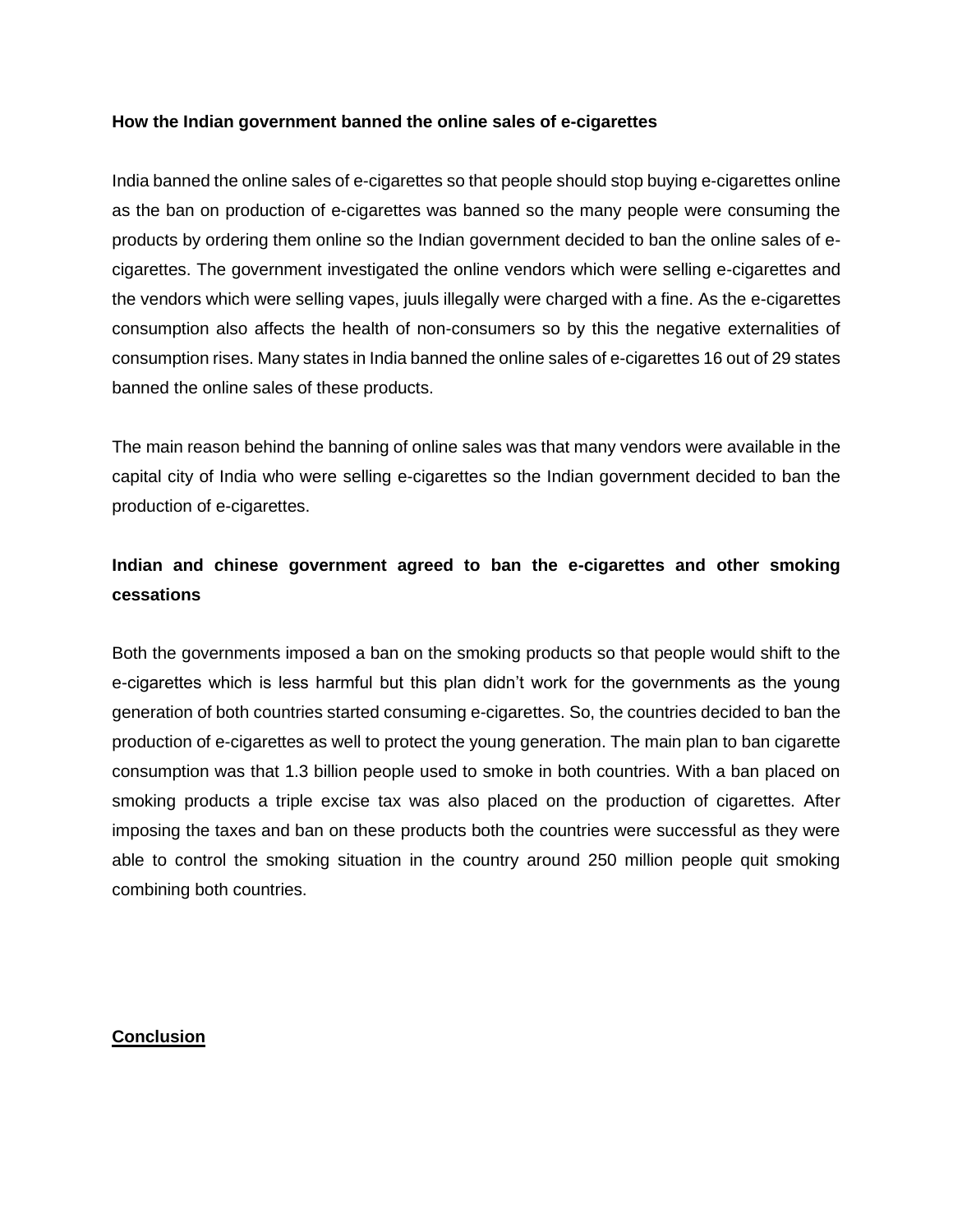In conclusion, most of the countries are still struggling in the world to control the situation of demerit goods as many people in each country consume demerit goods.

# **References:**

- 1. Kumar, S. (2017). Price elasticity of alcohol demand in India. *Alcohol and alcoholism*, *52*(3), 390-395.
- 2. Pulla, P. (2016). Few people seek addiction treatment after Bihar introduces alcohol ban. Bmj, 353, i2119- i2119. https://doi.org/10.1136/bmj.i2119
- 3. Parry, C., London, L., & Myers, B. (2014). Delays in South Africa's plans to ban alcohol advertising. The Lancet (British Edition), 383(9933), 1972-1972. https://doi.org/10.1016/S0140-6736(14)60954-5
- 4. Thomas, T. K., Mura, P., & Romy, A. (2019). Tourism and the 'dry law' in kerala exploring the nexus between tourism and alcohol. Journal of Tourism and Cultural Change, 17(5), 563-576
- 5. Casswell, S., & Thamarangsi, T. (2009). Alcohol and global health 3: Reducing harm from alcohol: Call to action. The Lancet (British Edition), 373(9682), 2247
- 6. BENEGAL, V. (2005). India: Alcohol and public health. Addiction (Abingdon, England), 100(8), 1051-1056. https://doi.org/10.1111/j.1360-0443.2005.01176.x
- 7. Ferreira-Borges, C., Dias, S., Babor, T., Esser, M. B., & Parry, C. D. H. (2015). Alcohol and public health in africa: Can we prevent alcohol-related harm from increasing? Addiction (Abingdon, England), 110(9), 1373- 1379. https://doi.org/10.1111/add.12916
- 8. Esser, M. B., Rao, G. N., Gururaj, G., Murthy, P., Jayarajan, D., Sethu, L., Jernigan, D. H., Benegal, V., & Collaborators Group on Epidemiological Study of Patterns and Consequences of Alcohol Misuse in India. (2016). Physical abuse, psychological abuse and neglect: Evidence of alcohol‐related harm to children in five states of india. Drug and Alcohol Review, 35(5), 530-538. https://doi.org/10.1111/dar.12377
- 9. Heravian, A., Solomon, R., Krishnan, G., Vasudevan, C. K., Krishnan, A. K., Osmand, T., & Ekstrand, M. L. (2012). Alcohol consumption patterns and sexual risk behavior among female sex workers in two south indian communities. The International Journal of Drug Policy, 23(6), 498-504. https://doi.org/10.1016/j.drugpo.2012.03.005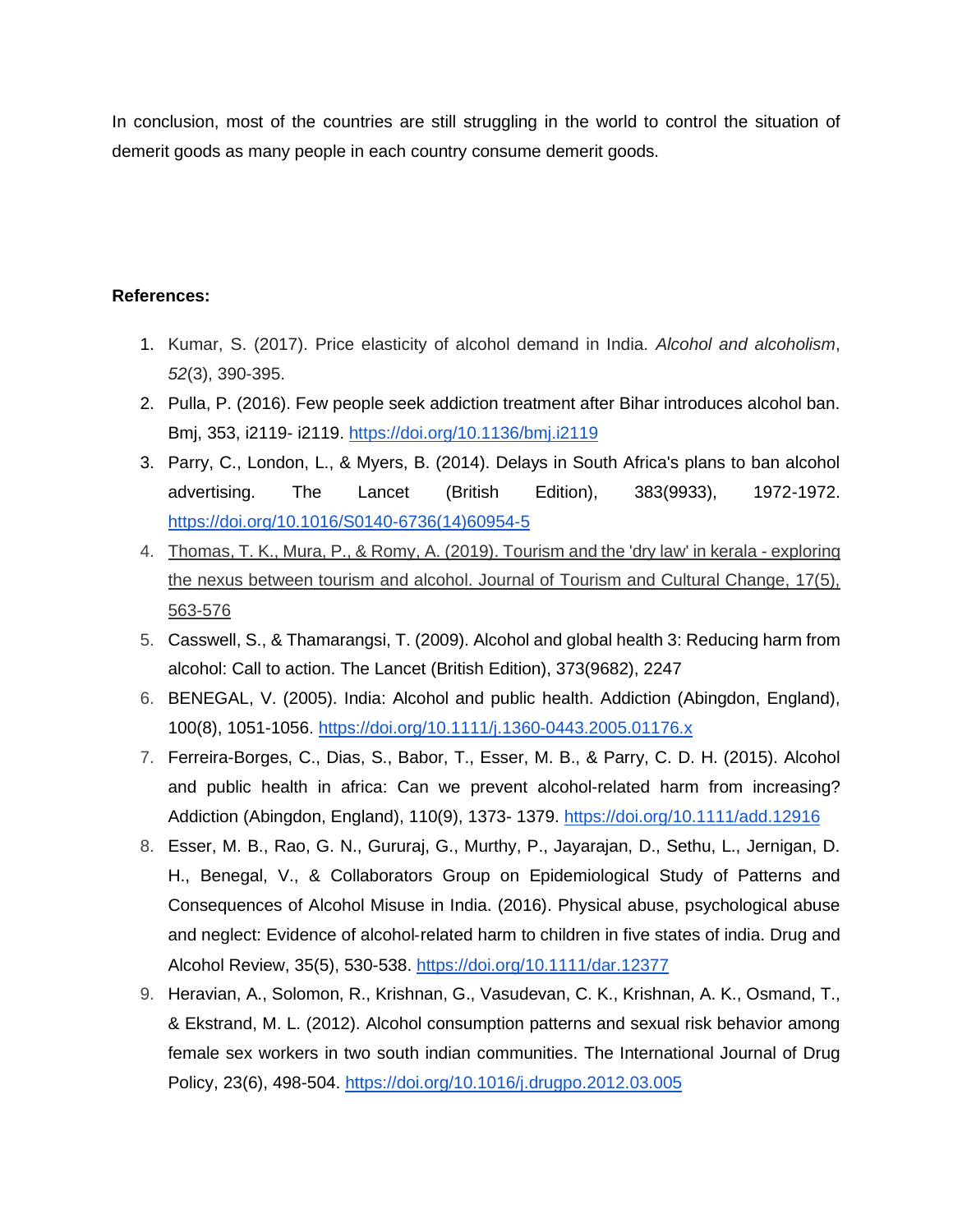- 10. Chang, C., Siwakoti, B., Sapkota, A., Gautam, D. K., Lee, Y. A., Monroe, M., & Hashibe, M. (2020). Tobacco smoking, chewing habits, alcohol drinking and the risk of head and neck cancer in nepal. International Journal of Cancer, 147(3), 866-875. https://doi.org/10.1002/ijc.32823
- 11. Jha, P. (2019). Smoking cessation and e-cigarettes in China and india. Bmj, 367, l6016 l6016. https://doi.org/10.1136/bmj.l6016
- 12. Amalia, B., Kapoor, S., Sharma, R., Fu, M., Fernández, E., & Rana, J. S. (2020). Online sales compliance with the electronic cigarettes ban in India: a content analysis. *International Journal of Public Health*, *65*(8), 1497-1505.
- 13. The E-cigarette ban in india-A step in the right direction? (2020). Journal of Oral Pathology & Medicine, 49(7), 617-620. https://doi.org/10.1111/jop.13012

https://tinyurl.com/ydwbj2h4

14. Balaji, S. (2019). Electronic cigarettes and its ban in india. Indian Journal of Dental Research, 30(5), 651-651. https://doi.org/10.4103/ijdr.IJDR\_906\_19

15. Dyer, O. (2019). India bans e-cigarettes by executive order. Bmj, 366, l5649. https://doi.org/10.1136/bmj.l5649

16. Silva, André Luiz Oliveira da Moreira, J. C. (2019). The ban of electronic cigarettes in brazil: Success or failure? Ciência & Saúde Coletiva, 24(8), 3013-3024. https://doi.org/10.1590/1413-81232018248.24282017

17. Kaur, J., & Jain, D. (2011). Tobacco Control Policies in India: Implementation and Challenges. *Indian Journal of Public Health, 55*(3), 220-227. http://dx.doi.org/10.4103/0019- 557X.89941

18. Tripathy, J. P., & Verma, M. (2020). Impact of Health Warning Labels on Cigarette Packs in India: Findings from the Global Adult Tobacco Survey 2016-17. *Behavioral Medicine (Washington, D.C.),* , 1-10. http://dx.doi.org/10.1080/08964289.2020.1796571

19. Raute, L. J., Gupta, P. C., & Pednekar, M. S. (2011). Smoking ban and indoor air quality in restaurants in Mumbai, india. Indian Journal of Occupational and Environmental Medicine, 15(2), 68-72. https://doi.org/10.4103/0019-5278.90377

20. Luo, B., Wan, L., Liang, L., & Li, T. (2015). The effects of educational campaigns and smoking bans in public places on smokers' intention to quit smoking: Findings from 17 cities in china. *BioMed Research International, 2015*, 853418-9. https://doi.org/10.1155/2015/853418